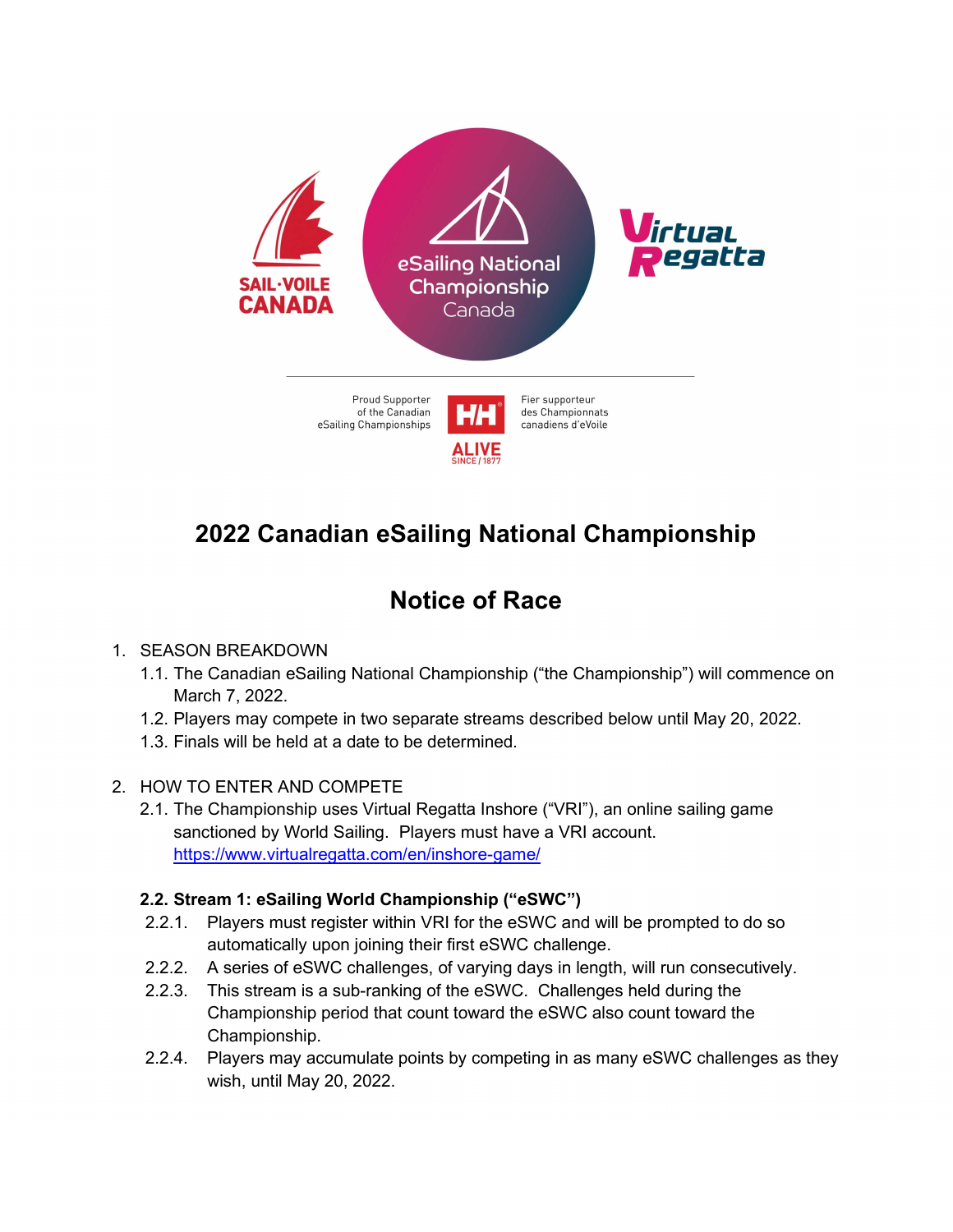2.2.5. Players are invited to register to Sail Canada eSailing communications at https://docs.google.com/forms/d/e/1FAIpQLSduFISjLZwudnNrn8kJWh\_dlWECR-T0nekUrshC0z0X\_EYJTA/viewform?usp=sf\_link and to subscribe to Sail Canada eSailing Championshpis Facebook group at https://www.facebook.com/groups/canesailingchamp.

#### 2.3. Stream 2: Community Events

- 2.3.1. Affiliated organizations are invited to host their own events using VRI Custom Races, and submit the results for consideration via https://forms.gle/EMhLPFchGzPkWDaq9 until May 20, 2022.
- 2.3.2. Criteria for Community Event inclusion in the Championship and more details about this stream are available http://www.sailing.ca/esailing
- 2.3.3. Depending on the size and duration of the event, the top 1, 2, or 3 players may qualify to take part in a semi-final series.
- 2.3.4. Sail Canada reserves the right to, at their sole discretion, close Stream 2 early and/or cap the number of events per organization.
- 2.3.5. The semi-final series, if needed, will be held after May 20, 2022. This series will determine the Stream 2 ranking.
- 2.3.6. Players invited to the Championship finals via Stream 1 will not be invited to the Stream 2 semi-final series.
- 2.3.7. Players are invited to register to Sail Canada eSailing communications at https://docs.google.com/forms/d/e/1FAIpQLSduFISjLZwudnNrn8kJWh\_dlWECR-T0nekUrshC0z0X\_EYJTA/viewform?usp=sf\_link and to subscribe to Sail Canada eSailing Championshpis Facebook group at https://www.facebook.com/groups/canesailingchamp.
- 3. NOTICES TO COMPETITORS
	- 3.1. Notices will be published on the event website. https://www.sailing.ca/eSailing
	- 3.2. Competitors may register for email updates using a form on the event website. This is strongly recommended.

Players are invited to register to Sail Canada eSailing communications at https://docs.google.com/forms/d/e/1FAIpQLSduFISjLZwudnNrn8kJWh\_dlWECR-T0nekUrshC0z0X\_EYJTA/viewform?usp=sf\_link and to subscribe to Sail Canada eSailing Championshpis Facebook group at https://www.facebook.com/groups/canesailingchamp.

- 3.3. Notices may include details not available at the time this NoR was published such as timing of eSWC challenges, and invitations to Community Events.
- 3.4. Players will be invited to semi-finals and finals via email. The email address used will be: For Stream 1, the address on the player's VRI account. For Stream 2, the address provided by the organizer.
- 4. SCORING AND FINALS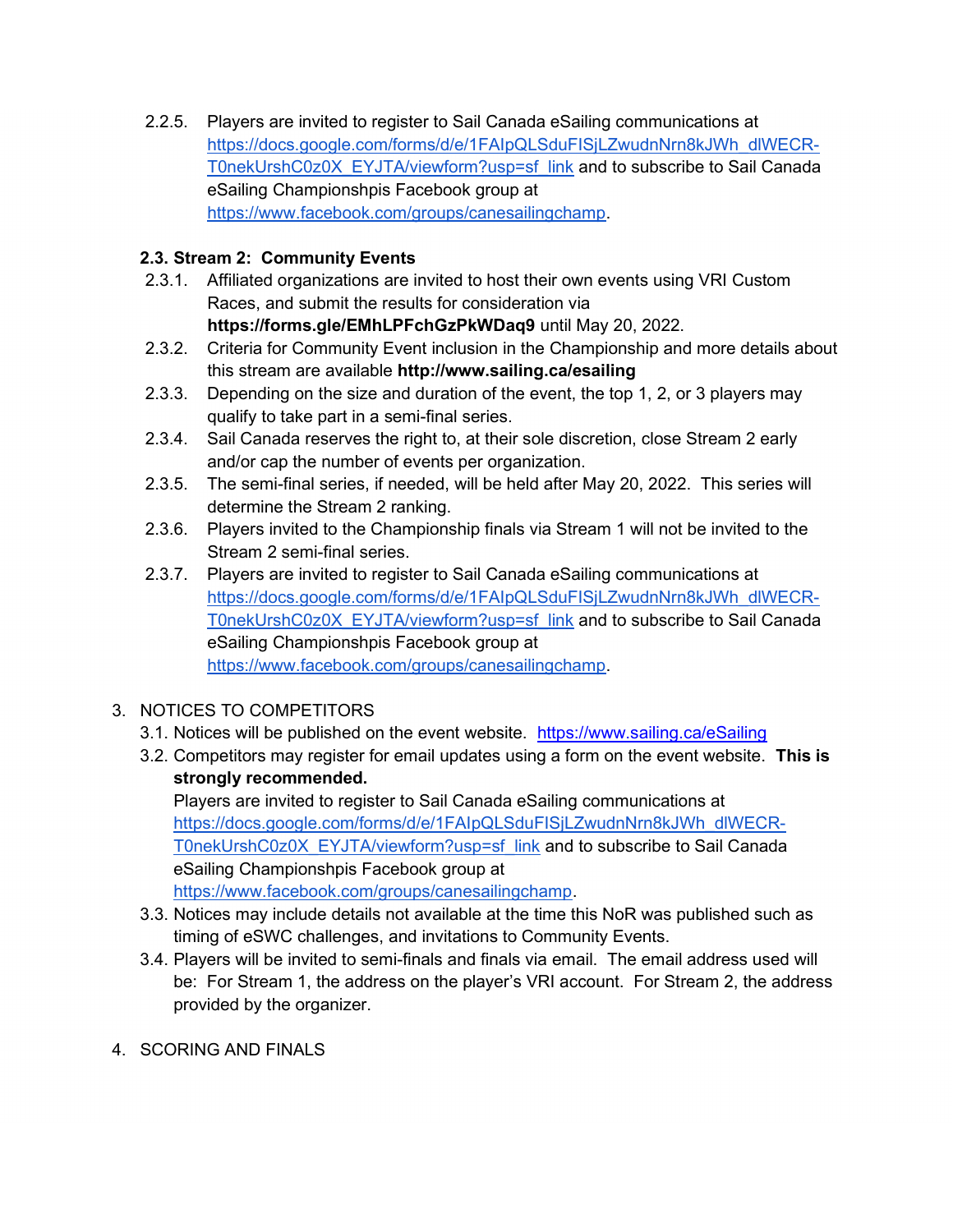- 4.1. The scoring system for Stream 1 is the VRI high point system. The scoring system for Stream 2 events will be defined by the event organizers. The scoring system for semifinal and final series will be RRS Appendix A.
- 4.2. The Finals will be a 20-boat live virtual event.
- 4.3. The top 10 players from each stream will be invited to the Finals.
- 4.4. To be eligible for the Finals, invited players must commit to attend the Finals and prove to Sail Canada's reasonable satisfaction that they are a Canadian person. If either requirement is not met by the deadline stated in the invitation, the next highest rated player will be invited, and so on.
- 4.5. The winner of the Finals will gain the Canadian eSailing National Championship title.
- 4.6. The results from the Finals alone will determine the top 20 ranking for the Championship.
- 4.7. Details about the World Sailing E-Sailing Championship will be announced at a later date.
- 5. PRIZES
	- 5.1. The top 10 players in the final ranking will qualify for the eSWC Playoffs.
	- 5.2. The top 3 players in the Canadian Finals will win prize packs from Helly Hansen.
- 6. ELIGIBILITY
	- 6.1. When registering for the eSWC, players must register their personal details accurately, including their nationality. If a player qualifies for the Finals or for any Prize, is invited to any live event, or is chosen to feature in eSailing Communications and Media output, proof of identity and nationality may be required.
	- 6.2. There is no age restriction for eSWC or the Championship. If a player under the age of 18 years old qualifies for the Finals, a parent or legal guardian must approve and consent to the event rules on their behalf.
	- 6.3. By registering to play the eSailing World and Canadian Championship, players automatically grant to World Sailing, Sail Canada and Virtual Regatta the right to make a connection between a player's virtual profile and their World Sailing Sailor ID, at the discretion of World Sailing and Virtual Regatta, where applicable for professional sailors.
- 7. RULES
	- 7.1. The Championship will be governed by the rules as defined in The Virtual Racing Rules of Sailing (VRRS) found here: The Virtual Racing Rules of Sailing
	- 7.2. Given the nature of the game, players acknowledge by registering that the software applies penalties as factual decisions against which no protest or redress is possible.
	- 7.3. The Championship is open to Canadian citizens only. Proof of citizenship must be supplied on request of Sail Canada.
	- 7.4. Documents governing the 2022 eSailing World and Canadian Championships will be available at the eSailing World Championship website https://www.esailing-wc.com and the Canadian eSailing National Championship website https://www.sailing.ca/eSailing.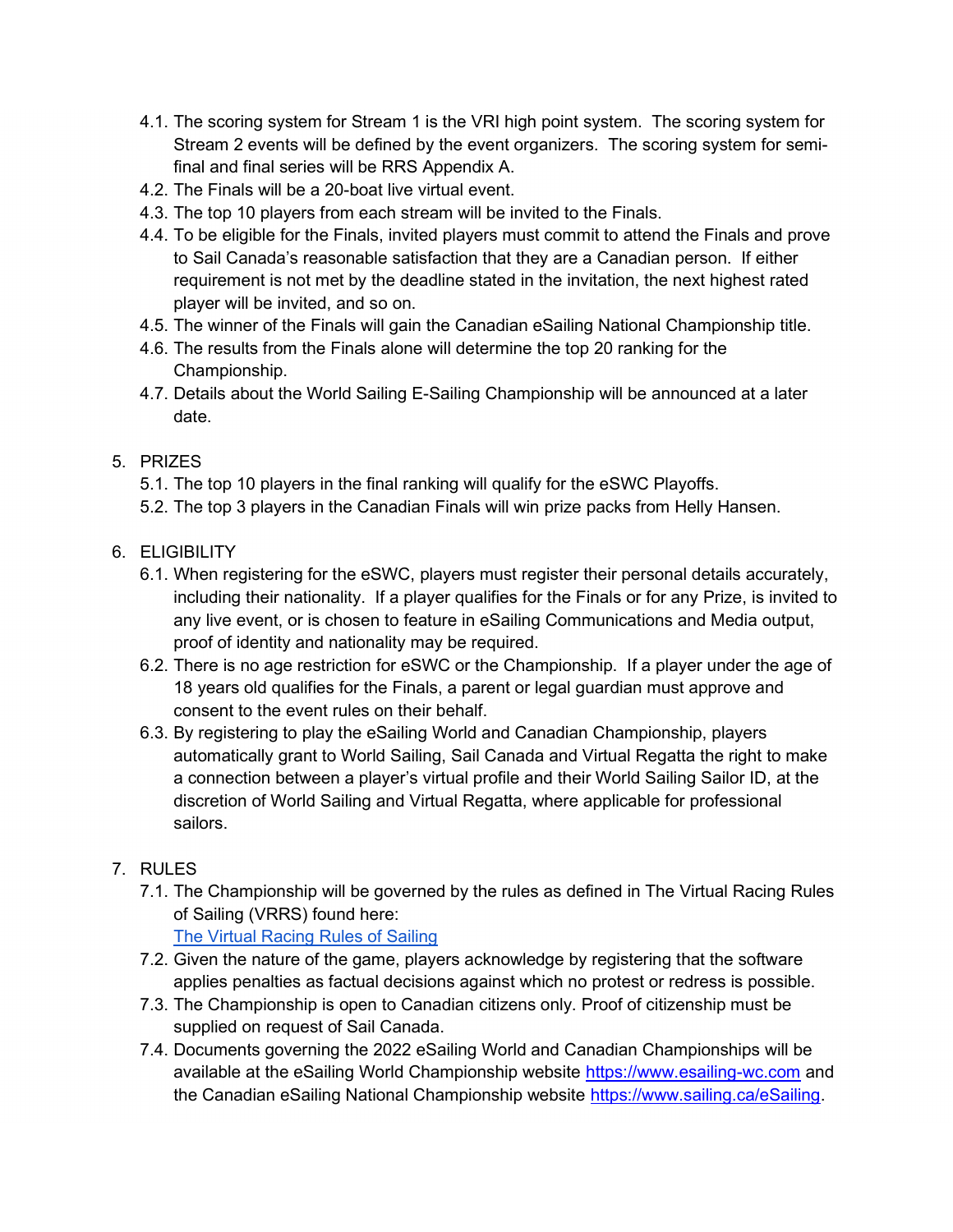- 7.5. By registering in VRI, players accept Virtual Regatta's Terms and Conditions found here: https://static.virtualregatta.com/ressources/ToU\_VR.htm
- 7.6. By competing in the Championship, players accept the rules and terms of engagement set out in this Notice of Race.
- 7.7. If a player behaves in a way that contradicts the rules and terms of engagement set out in this Notice of Race, or those set out in Virtual Regatta's Terms and Conditions, Sail Canada and Virtual Regatta have the right to disqualify the player from the Championship.
- 7.8. Individual players are not allowed more than one profile within the game and are not allowed to be registered to the eSWC more than once. Players found to have more than one profile will be disqualified.

#### 8. MEDIA RIGHTS

- 8.1. By participating in an event of the eSailing World and Canadian Championships, players automatically grant to World Sailing, Sail Canada and Virtual Regatta and their sponsors, the right in perpetuity to make, use and show, from time to time at their discretion, any motion pictures and live, taped or filmed television and other reproductions of the player during the period of the Championship without compensation.
- 8.2. Players may be asked to be available for interviews and media conferences.
- 8.3. By participating in the Finals of the Canadian eSailing National Championship, players automatically grant to Sail Canada, Virtual Regatta and their sponsors, the right to use their real name and headshot (as provided by the player) for use across communications and media in relation to the Canadian eSailing National Championship.
- 8.4. Players must adhere to Copyright restrictions and any content distribution guidelines provided by World Sailing, Sail Canada and Virtual Regatta at all times, especially in relation to content creation at the Finals.

### 9. CODE OF CONDUCT

- 9.1. Players must conduct themselves in a reasonable manner, maintaining a friendly and polite demeanor to spectators, members of the press, other players, Virtual Regatta employees and Sail Canada employees and/or representatives. All players are expected to adhere to the standards of good sportsmanship.
- 9.2. Players and support persons shall comply with any reasonable request from Sail Canada and Virtual Regatta.
- 9.3. At Live or real-world events, players shall handle any equipment provided by Sail Canada and Virtual Regatta with proper care, and in compliance with any written instructions.
- 9.4. Sail Canada may reduce or remove a prize in the case of misconduct or refusal to comply with any reasonable request.

### 10. FURTHER INFORMATION

10.1. For technical queries about the eSailing World and Canadian Championship game, contact the Virtual Regatta Inshore Help Center.